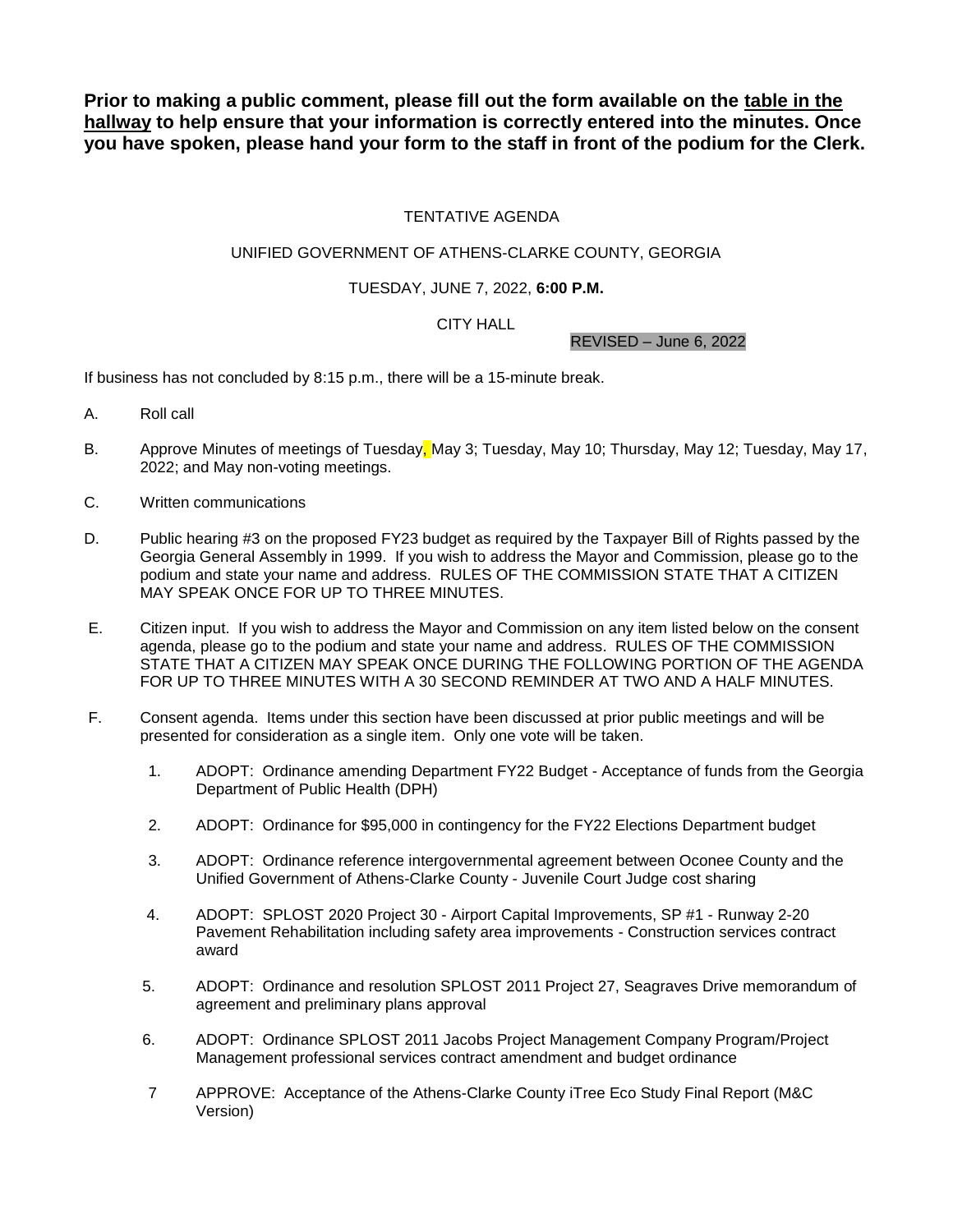- 8. APPROVE: Bulk chemical contracts for Public Utilities Department Water Treatment Plant and Water Reclamation Facility
- 9. APPROVE: Wastewater connection fees for Athens Land Trust: 874 and 876 Waddell Street
- 10. APPROVE: Georgia Accountability Court Funding Program Grants Western Judicial Circuit
- 11. APPROVE: Brooklyn Creek Interceptor Improvements Phase 1 Bid award
- 12. APPROVE: Sanford Stadium sanitary sewer interceptor improvements Phase 1 Design
- 13. APPROVE: Design professional on-call civil engineering services contract awards [RFP #01059]
- G. Citizen input. If you wish to address the Mayor and Commission on any other item  $(#14-25)$  listed below on this agenda, please go to the podium and state your name and address. Comments on items not listed on this agenda will be received upon the completion of all other business. RULES OF THE COMMISSION STATE THAT A CITIZEN MAY SPEAK ONCE DURING THE FOLLOWING PORTION OF THE AGENDA FOR UP TO THREE MINUTES WITH A 30 SECOND REMINDER AT TWO AND A HALF MINUTES.
- H. Old business Discussion
	- 14. Formalize the establishment of the Solid Waste Advisory Commission
	- 15. SPLOST 2011 Project 22, Youth and Community Enrichment Facility Project site selection criteria
	- 16. Complete Streets Policy
	- 17. Contract renewal for the Neighborhood Leaders Program
	- 18. Mayor and Commission designation of additional paid holidays per Section 1-9-7 (b)(2) of the ACCGov Personnel System Code of Ordinances
	- 19. Congressionally Directed Spending (CDS) from the Office of Senator Raphael Warnock (D‐GA) for fresh food access and affordable housing
	- 20. Phase I accelerated concept recommendation from the ARPA Affordable Housing Advisory **Committee**
	- 21. Adoption of the FY23 Operating and Capital Budgets; establishment of 2022 property tax rates; approve Schedule of Fees and Charges for FY23 and other purposes
- I. New business Consider under suspension of Rules
	- 22. Animal Services request for contingency funding
	- 23 A resolution designating the month of June as Athens Pride Month
	- 24. Ordinance for the thirtieth declaration of a local state of emergency
	- 25. Ordinance assessing taxes for the year 2022 as requested by the Clarke County School District– title only

### 30. A resolution to formally recognize and observe Juneteenth

J. Public hearing and deliberation on recommendations from the Athens-Clarke County Planning Commission. The proposed recommendations will be disposed of by the receipt of public input, the close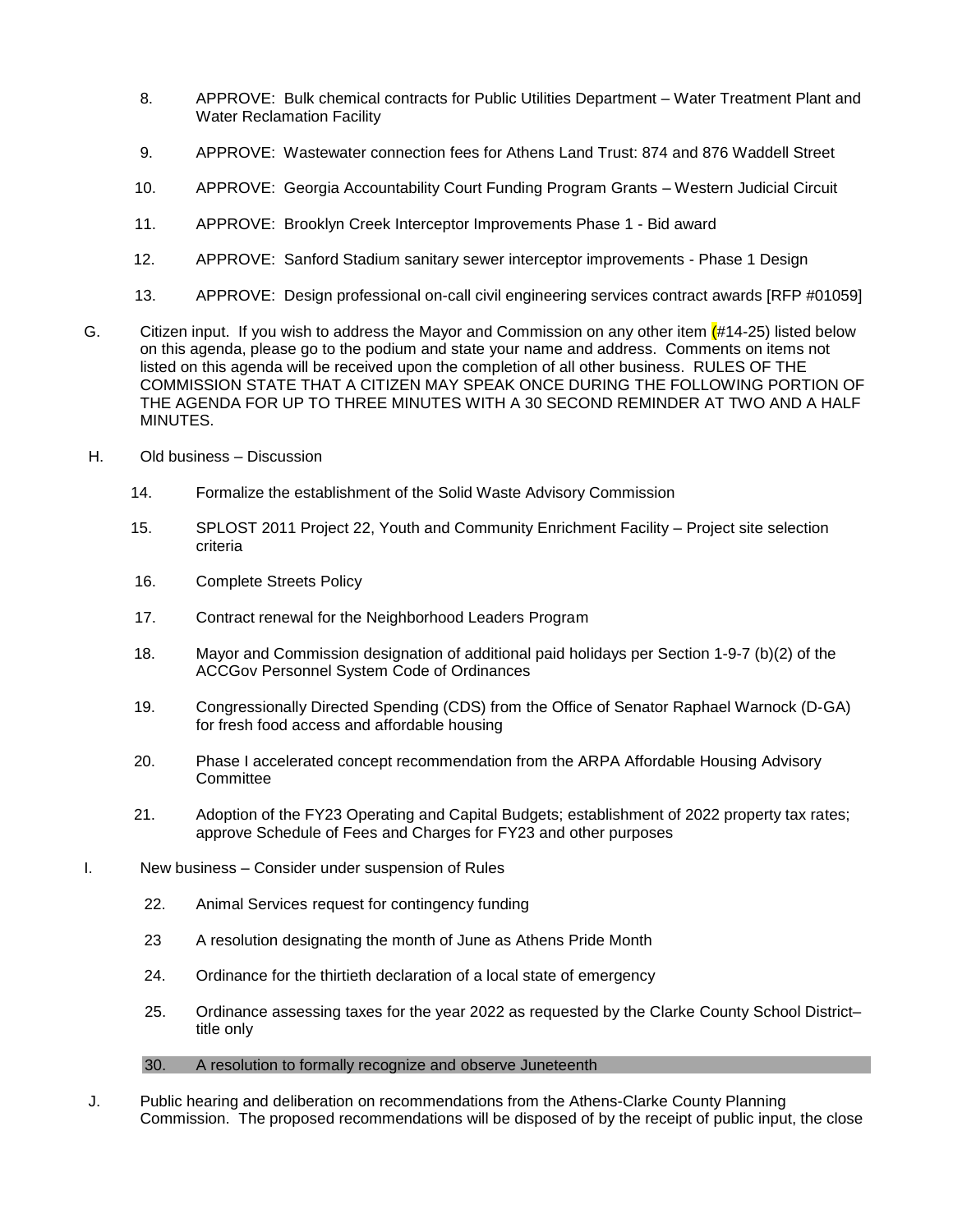of public input, and the consideration by the Commission. PLEASE REFER TO ATTACHMENT A FOR TIME LIMITS FOR PRESENTATIONS.

26. Request of Scott Haines/W&A Engineering, Development Authority of Unified Government of Athens--Clarke County, Georgia) for rezoning from E-I (Employment–Industrial) to E-I (PD) (Employment-Planned Development) on 58.87 acres (of a 132-acre parcel) known as 110 Voyles Road. Proposed use is light industrial addition. Type II District 9

Planning Commission recommendation: Approval (unanimous)

27. Request of Smith Planning Group, El Marojo, LLC, for rezoning from RS-8 (Single-Family Residential) to RS-5 (PD) (Single-Family Residential; Planned Development) on 1.85 acres known as 1010 Oglethorpe Avenue. Proposed use is single-family subdivision and multi-family residential. Type II District 5

Planning Commission recommendation: Approval w/condition (unanimous)

- K. Citizen input. If you wish to address the Mayor and Commission on any item other than those listed on this agenda, please go to the podium and state your name and address. RULES OF THE COMMISSION STATE THAT A CITIZEN MAY SPEAK **ONCE** DURING THE FOLLOWING PORTION OF THE AGENDA FOR UP TO THREE MINUTES WITH A 30 SECOND REMINDER AT TWO AND A HALF MINUTES.
- L. Receive report from Mayor
- M. Receive report from Manager
	- 28. Proposed operating transfers
	- 29. Contract awards in excess of \$10,000 for month of April 2022
- N. Receive input from Commissioners
- O. Adjourn

A qualified interpreter for the hearing impaired is available upon request at least 10 days in advance of this meeting. Please call (706) 613-3031 (TDD {706} 613-3115) to request an interpreter or for more information.

Wireless access will be available for general use shortly before, during, and shortly after each Mayor and Commission meeting. Connect to "A\_Registered" User name: public Password: jun7

Free parking deck vouchers for citizens attending the monthly Regular Voting Meetings, Work Sessions, and Agenda Setting Meetings of the Mayor and Commission held at City Hall are available on the 2nd floor of City Hall.